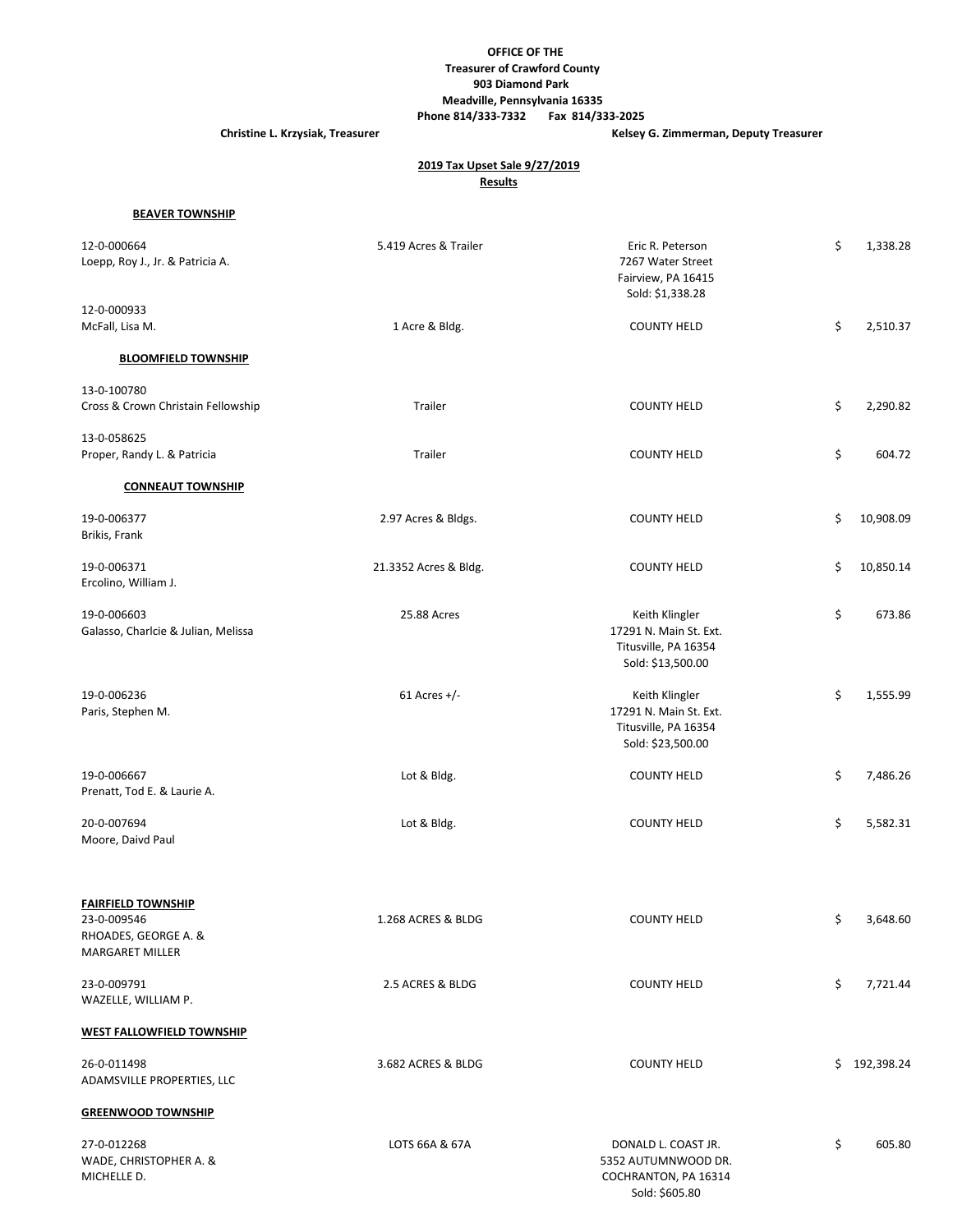| <b>HAYFIELD TOWNSHIP</b><br>28-0-058007<br><b>BOYCE, LOUIS &amp;</b><br>WHITE, YVONNE | <b>TRAILER LOT E-20</b> | <b>COUNTY HELD</b>                                                                | \$<br>564.57    |
|---------------------------------------------------------------------------------------|-------------------------|-----------------------------------------------------------------------------------|-----------------|
| 28-0-013488<br>CUBBAL, SARINA                                                         | TRAILER LOT G-15        | <b>COUNTY HELD</b>                                                                | \$<br>1,431.51  |
| 28-0-101294<br>MCCAIN, DANIEL G.                                                      | TRAILER LOT E-9         | <b>COUNTY HELD</b>                                                                | \$<br>926.24    |
| 28-0-057115<br>NAYLOR, THERESA                                                        | TRAILER LOT C-13        | <b>COUNTY HELD</b>                                                                | \$<br>1,047.28  |
| 28-0-057840<br>WHITE, DOLLY                                                           | TRAILER LOT G-13        | <b>COUNTY HELD</b>                                                                | \$<br>3,805.06  |
| <b>LINESVILLE BOROUGH</b>                                                             |                         |                                                                                   |                 |
| 30-0-014519<br>BISH, WALTER H. & LILY M.                                              | LOT & BLDG              | <b>COUNTY HELD</b>                                                                | \$<br>6,108.24  |
| <b>EAST MEAD TOWNSHIP</b>                                                             |                         |                                                                                   |                 |
| 31-0-108295<br>WEHER, JOYCE                                                           | <b>TRAILER LOT 3</b>    | <b>COUNTY HELD</b>                                                                | \$<br>1,179.17  |
| <b>WEST MEAD TOWNSHIP</b>                                                             |                         |                                                                                   |                 |
| 32-0-018399<br>BARICKMAN, DANIEL K.                                                   | LOT & BLDG              | <b>COLE FORD</b><br>190 SANFORD RD<br>FRANKLIN, PA 16323<br>Sold: \$6,38.12       | \$<br>6,380.12  |
| 32-0-016085<br>FLEMING, MARK B. &<br>REBECCA B.                                       | LOT 49 & BLDG           | <b>COUNTY HELD</b>                                                                | \$<br>15,830.92 |
| 32-0-018063<br>PRUSKOWSKI, DOLORES V &<br>BLOESLAWJ. II                               | 1.5 ACRES               | LAWRENCE O. PRICE<br>18955 PARK AVE PLAZA<br>MEADVILLE, PA 16335<br>Sold:\$449.79 | \$<br>449.79    |
| 32-0-016134<br>TAYLOR, STEPHEN D. TRUSTEE                                             | LOT 21 & BLDG           | <b>RANDY KEISTER</b><br>78 LAKE RD<br>UNION CITY, PA 16438<br>Sold: \$31,000.00   | \$<br>8,712.07  |
| <b>MEADVILLE WARD 1</b>                                                               |                         |                                                                                   |                 |
| 33-0-019477<br>KULWICKI, JOSEPH F. IV ET AL                                           | LOT 74 & 75 & BLDG      | DREXELER, LLC<br><b>BOX 610</b><br>METZVILLE, NY 14060<br>Sold: \$27,236.47       | \$<br>27,236.47 |
| <b>MEADVILLE WARD 2</b>                                                               |                         |                                                                                   |                 |
| 34-0-021394<br>COLLINS, JOHN H. &<br>LORRIE A.                                        | LOT & BLDG              | <b>COUNTY HELD</b>                                                                | \$<br>4,590.52  |
| 34-0-020095<br>MYERS, DOLORES M. &<br>GERALD G.                                       | LOT & BLDG              | <b>COUNTY HELD</b>                                                                | \$<br>4,227.14  |
| 34-0-020105<br>MYERS, DOLORES M. &<br>GERALD G.                                       | LOTS 10 & 11            | <b>COUNTY HELD</b>                                                                | \$<br>460.17    |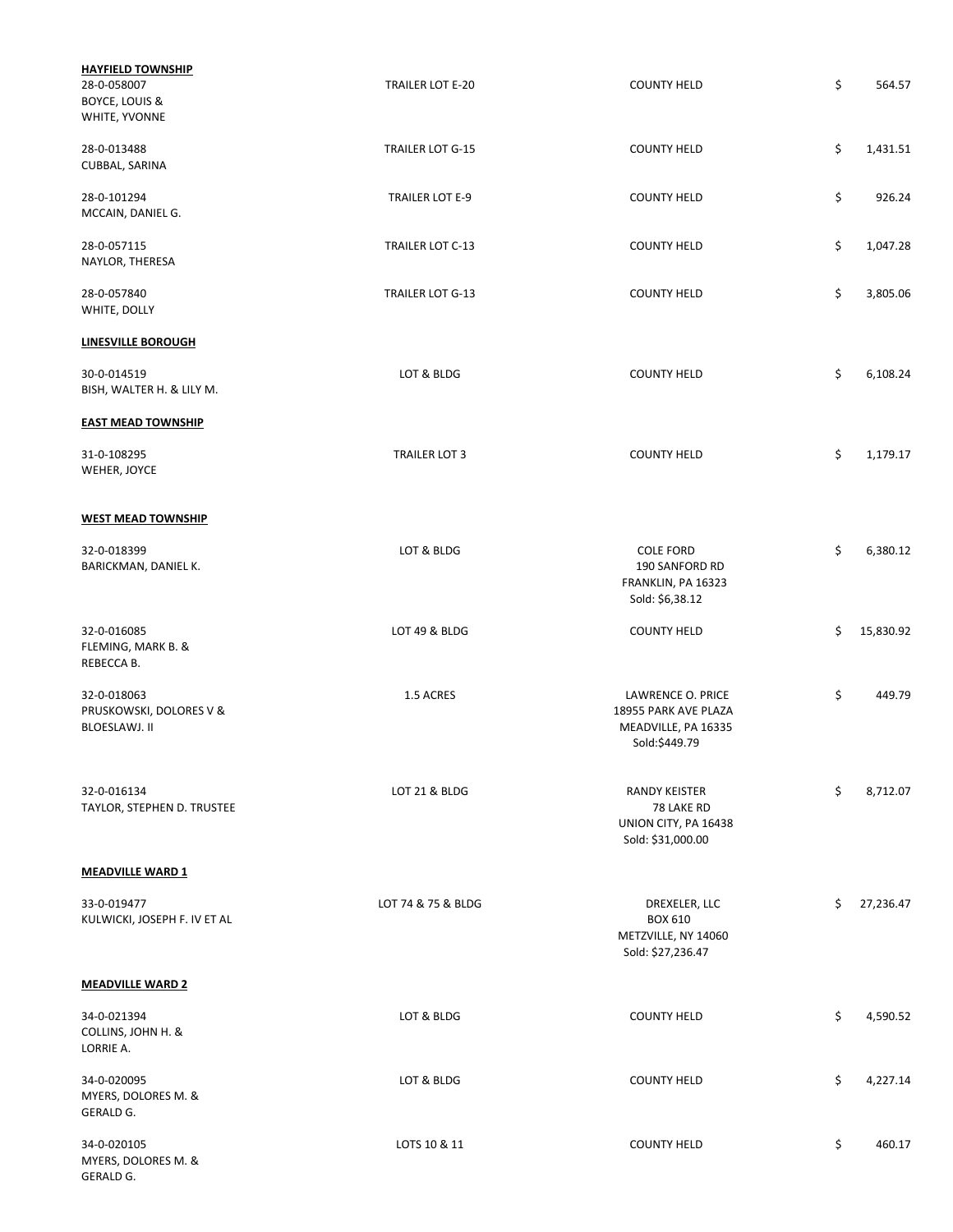| 34-0-020106<br>MYERS, DOLORES M. &<br>GERALD G.        | LOTS 8 & 9              | <b>COUNTY HELD</b> | \$<br>460.17    |
|--------------------------------------------------------|-------------------------|--------------------|-----------------|
| 34-0-021392<br>SNOW, JACK                              | LOT & BLDG              | <b>COUNTY HELD</b> | \$<br>2,215.96  |
| <b>MEADVILLE WARD 3</b>                                |                         |                    |                 |
| 35-0-022678<br>Boyer, Harry Jr. & Tonya M.             | Lot & Bldg              | <b>COUNTY HELD</b> | \$<br>22,657.37 |
| 35-0-0022923<br>Chery, Richard                         | LOT & BLDG              | <b>COUNTY HELD</b> | \$<br>14,530.55 |
| 35-0-0022444<br>Miller, Paul                           | LOT & BLDG              | <b>COUNTY HELD</b> | \$<br>12,700.21 |
| 35-0-0022383<br>Stevens, Ryan S. & Danielle M.         | LOT & BLDG              | <b>COUNTY HELD</b> | \$<br>7,780.14  |
| <b>MEADVILLE WARD 5</b>                                |                         |                    |                 |
| 37-0-0023517<br>Acker, Michelle L & Meyrick, Thomas A. | LOT & BLDG              | <b>COUNTY HELD</b> | \$<br>4,096.49  |
| 37-0-0023688<br>Boyer, Harry W. Jr.                    | LOT & BLDG              | <b>COUNTY HELD</b> | \$<br>22,231.29 |
| 37-0-070184<br>Holzwarth, Regis                        | TRAILER LOT 32          | <b>COUNTY HELD</b> | \$<br>531.48    |
| 37-0-070205<br>Keller, Dwane & Amber                   | TRAILER LOT 7           | <b>COUNTY HELD</b> | \$<br>3,869.31  |
| 37-0-058302<br>Moore, Joshua                           | TRAILER LOT 113         | <b>COUNTY HELD</b> | \$<br>2,580.40  |
| 37-0-0023757<br>Smith, Melanie Ann                     | <b>TRAILER LOT 19</b>   | <b>COUNTY HELD</b> | \$<br>2,193.23  |
| <b>OIL CREEK TOWNSHIP</b>                              |                         |                    |                 |
| 38-0-024724<br>Anglin, Michael & Knold, Amanda         | 1 & 1/2 Acres & Trailer | <b>COUNTY HELD</b> | \$<br>2,688.69  |
| 38-0-0024863<br>Kinney, Diana L.                       | LOT & TRAILER & BLDG    | <b>COUNTY HELD</b> | \$<br>1,262.19  |
| 38-0-024835<br>Madden, John A. & Nancy L.              | Lot 5 & Bldg            | <b>COUNTY HELD</b> | \$<br>10,012.18 |
| 38-0-024837<br>Madden, John A. & Nancy L.              | Lot                     | <b>COUNTY HELD</b> | \$<br>700.91    |
| 38-0-024139<br>Stroup, Penny                           | 1/2 Acre & Bldg         | <b>COUNTY HELD</b> | \$<br>1,342.01  |
| 38-0-24892<br>Thompson, Clarence L. & Jean L           | Lot                     | <b>COUNTY HELD</b> | \$<br>545.68    |
| 38-0-0024910<br>Thompson, Clarence L & Jean L.         | Lot & Bldg              | <b>COUNTY HELD</b> | \$<br>709.19    |
| 38-0-024893<br>Thompson, Jean                          | 2 Lots                  | <b>COUNTY HELD</b> | \$<br>526.48    |
| 38-0-0024894<br>Thompson, Jean                         | Lot & Bldg              | <b>COUNTY HELD</b> | \$<br>2,209.24  |
|                                                        |                         |                    |                 |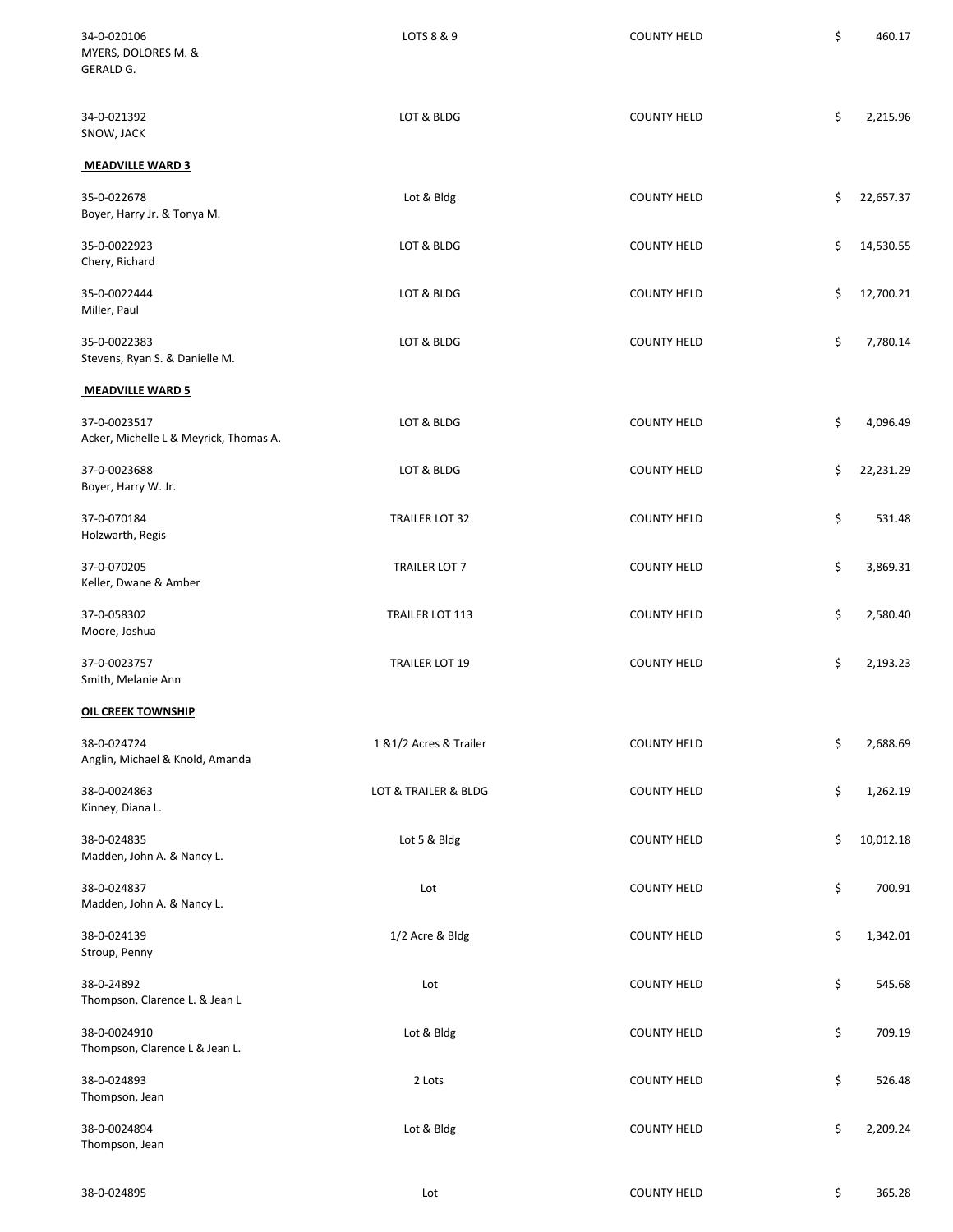Thompson, Jean

# **RANDOLPH TOWNSHIP**

| 40-0-026210<br>Baird, Robert T.                         | 3 Acres & Bldg            | <b>COUNTY HELD</b>                                                                                                      | \$<br>16,084.03 |
|---------------------------------------------------------|---------------------------|-------------------------------------------------------------------------------------------------------------------------|-----------------|
| 40-0-0026362<br>Kent, Allen Dale                        | Lot                       | REDEEMED                                                                                                                | \$<br>499.92    |
| 40-0-026363<br>Kent, Allen Dale                         | 1/4 Acre & Bldg & Trailer | REDEEMED                                                                                                                | \$<br>2,527.09  |
| <b>RICHMOND TOWNSHIP</b>                                |                           |                                                                                                                         |                 |
| 41-0-027211<br>Carpenter, Gregory G.                    | 11.786 Acres & Bldg       | John M Brubacker<br>32289 St Hwy 408<br>Townville PA 16360<br>Sold: \$12,000.00                                         | \$<br>2,548.70  |
| 41-0-027458<br>Hall, James W.                           | 34.375 Acres & Bldg       | <b>COUNTY HELD</b>                                                                                                      | \$<br>7,841.76  |
| <b>ROCKDALE CREEK TOWNSHIP</b>                          |                           |                                                                                                                         |                 |
| 42-0-057983<br>Geer, Tammy                              | Trailer Lot 4-2           | <b>COUNTY HELD</b>                                                                                                      | \$<br>1,678.43  |
| 42-0-028302<br>Hines, Jon                               | Lot B-11 & Bldg & Trailer | <b>COUNTY HELD</b>                                                                                                      | \$<br>1,594.01  |
| 42-0-028299<br>Strange, Lenville David & Dorothy Violet | Lot Aa                    | <b>COUNTY HELD</b>                                                                                                      | \$<br>581.28    |
| <b>ROME TOWNSHIP</b>                                    |                           |                                                                                                                         |                 |
| 43-0-029188<br>Whitman, Jeffrey B.                      | 2 Acres & Bldg            | <b>COUNTY HELD</b>                                                                                                      | \$<br>3,496.20  |
| <b>SADSBURY TOWNSHIP</b>                                |                           |                                                                                                                         |                 |
| 44-0-031860<br>GAMBLE, John D. & Ellen C.               | Lots 33 & 34              | <b>COUNTY HELD</b>                                                                                                      | \$<br>539.41    |
| 44-0-0029483<br>Jones, Frank                            | Lots 2, 3, 4, 5, & Bldg   | Nickolas N Peterson<br>10797 Cervone Dr<br>Meadville PA 16335<br>Sold: \$18,095.22                                      | \$<br>18,095.22 |
| 44-0-031978<br>Millet, Carol M                          | Lot                       | <b>COUNTY HELD</b>                                                                                                      | \$<br>605.84    |
| 44-0-0108989<br>Well-Mind Global Health Services LLC    | Bldg Unit 6               | Perry Properties Inc<br>P.O. Box 69<br>North East PA 16428<br>Sold: \$4,153.59                                          | \$<br>4,153.59  |
| <b>SAEGERTOWN BOROUGH</b>                               |                           |                                                                                                                         |                 |
| 45-0-032458<br>Varhola, William & Kaureen M             | Lot & Bldg                | Ruth Haskins & Ronald E Haskins Asset Protection Trust<br>20511 Broadford Rd<br>Saegertown PA 16433<br>Sold: \$5,558.08 | \$<br>5,558.08  |
| <b>North Shenango Twp</b>                               |                           |                                                                                                                         |                 |
| 46-0-34968<br>Anderson, Scott                           | Lot & Bldg                | N&S Shenango Muni Auth<br>21 Forest St<br>Meadville, Pa 16335<br>Sold:\$24,439.35                                       | \$<br>24,439.35 |
| 46-0-34985<br>Anderson, Scott                           | Lot                       | N&S Shenango Muni Auth<br>21 Forest St<br>Meadville, Pa 16335                                                           | \$<br>3,261.71  |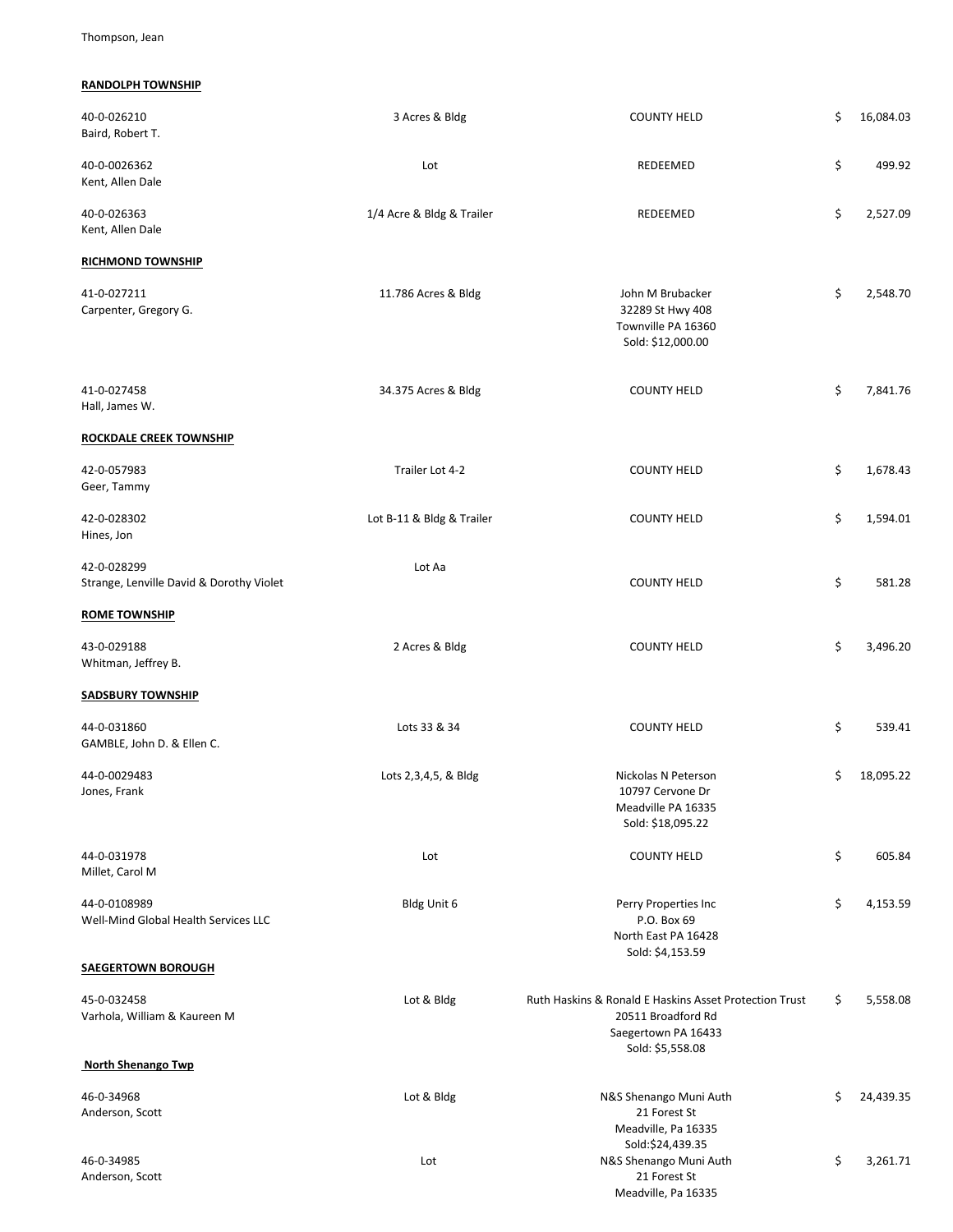Sold: \$3,261.71

| 46-0-035640<br>Bulich, Margaret J Etal         | Lot & Trailer        | <b>COUNTY HELD</b>                                                             | \$<br>6,682.64 |
|------------------------------------------------|----------------------|--------------------------------------------------------------------------------|----------------|
| 46-0-035393<br>Hoy, WC & JB                    | Lot 92               | <b>COUNTY HELD</b>                                                             | \$<br>612.38   |
| 46-0-035105<br>Papadopoulos, Aristidis         | Lot 992              | Harubin, Michael<br>6108 Allanwood Dr<br>Parma, OH 44129<br>Sold: \$503.44     | \$<br>503.44   |
| 46-0-035389<br>Ramacciato, Roberta Jean        | Lot 84               | Quinn, Jeffrey T<br>2929 Crom Rd<br>Espyville, Pa 16424<br>Sold: \$562.63      | \$<br>562.63   |
| 46-0-032900<br>Sacash, Adrianna Yanniello      | Lot 449              | <b>COUNTY HELD</b>                                                             | \$<br>830.96   |
| 46-0-035335<br>Thomas, Bret A & Molly A        | Lots 100 & 101       | Smith, Chris<br>24235 Royalton Rd<br>Columbia Station, OH 44028<br>Sold:588.00 | \$<br>588.00   |
| 46-0-035336<br>Walters, Jeremy William etal    | Pt Lot 116 & Trailer | Drozynsy, Bill<br>3516 Middleboro Rd<br>Pittsburgh, PA 1504<br>Sold:\$2122.91  | \$<br>2,122.91 |
| <b>South Shenango Township</b>                 |                      |                                                                                |                |
| 47-0-0036070<br>Burnside, Harold L             | Lot 378              | <b>COUNTY HELD</b>                                                             | \$<br>602.04   |
| 47-0-036071<br>Burnside, Harold L              | Lot 379              | <b>COUNTY HELD</b>                                                             | \$<br>602.04   |
| 47-0-037132<br>Choudry, Rosemary               | Lots 456, 457 & 458  | <b>COUNTY HELD</b>                                                             | \$<br>1,934.09 |
| 47-0-036188<br>Colonial Estates Realty Co Inc  | Lot 9                | <b>COUNTY HELD</b>                                                             | \$<br>971.13   |
| 47-0-037321<br>Emig, Jessica                   | Lot & Bldg           | <b>COUNTY HELD</b>                                                             | \$<br>9,178.39 |
| 47-0-036421<br>Hollabaugh, Arthur F Jr         | Lot 20               | <b>COUNTY HELD</b>                                                             | \$<br>752.04   |
| 47-0-0036999<br>Kowalczyk, John P & Irene P    | Lots 107 - 156       | <b>COUNTY HELD</b>                                                             | \$<br>562.94   |
| 47-0-036148<br>Morris, William                 | Lot & Bldg & Trailer | <b>COUNTY HELD</b>                                                             | \$<br>3,698.44 |
| 47-0-036463<br>Pejeau, John A.                 | Lot 101              | <b>COUNTY HELD</b>                                                             | \$<br>422.04   |
| 47-0-037956<br>Slozat, Joshua J                | Lot Y                | <b>COUNTY HELD</b>                                                             | \$<br>428.36   |
| 47-0-036510<br>Slozat, Joshua J                | Lot                  | <b>COUNTY HELD</b>                                                             | \$<br>752.45   |
| 47-0-037035<br>Smith, Nicholas J & Geraldine M | Lot 179              | <b>COUNTY HELD</b>                                                             | \$<br>877.10   |
| 47-0-036219<br>Sprague, Buddy R & Gwendolyn L  | Lot 32               | <b>COUNTY HELD</b>                                                             | \$<br>602.65   |
| 47-0-036652                                    | Lots 647, 648        | <b>COUNTY HELD</b>                                                             | \$<br>542.65   |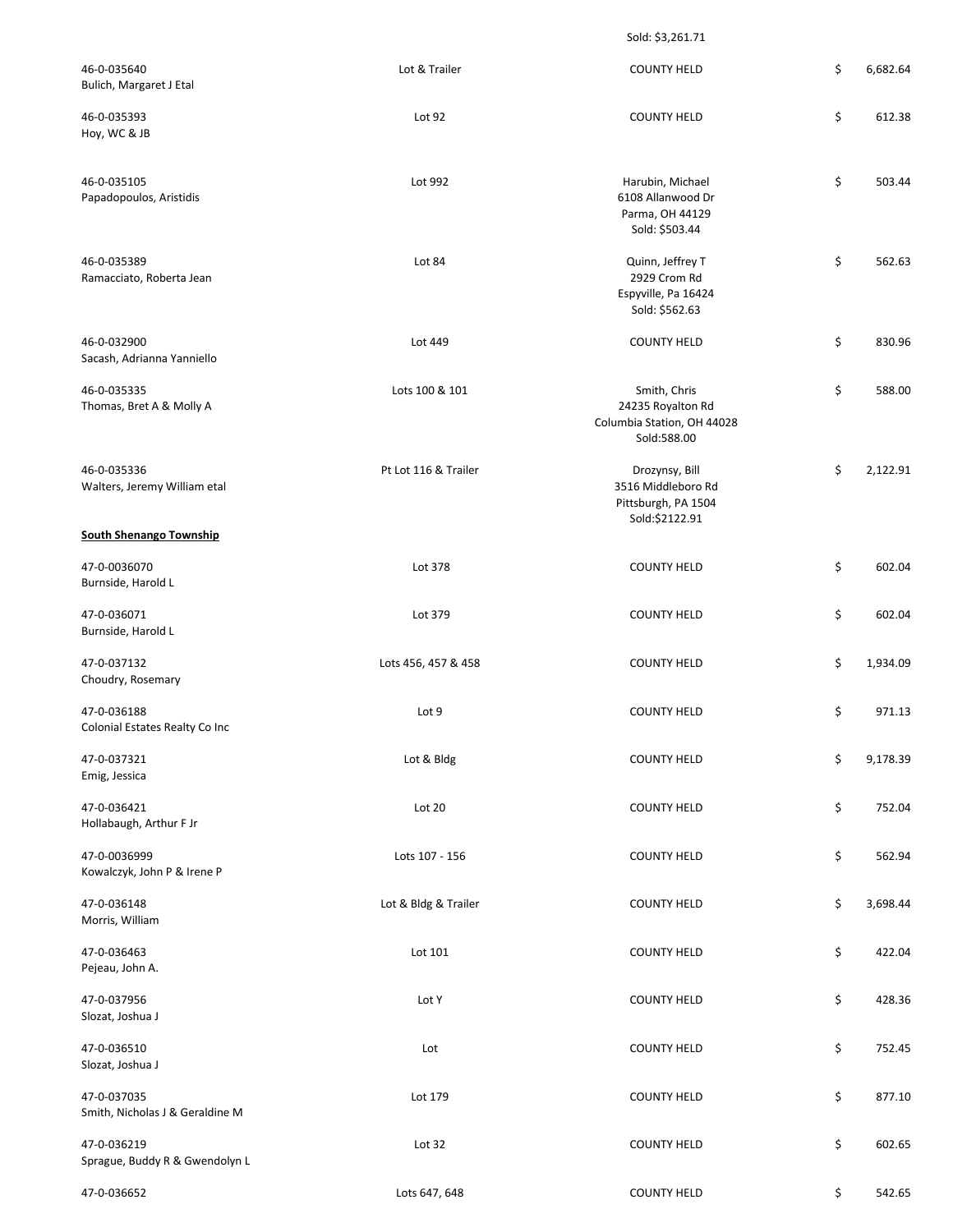Wiant, Rodger S & Lucille A

| 47-0-036656<br>Wiant, Rodger S & Lucille A     | Lot 654         | Mazurek, William & Nichole<br>127 Fulton Dr<br>Valencia, PA 16059<br>Sol:\$374.62 | \$<br>374.62   |
|------------------------------------------------|-----------------|-----------------------------------------------------------------------------------|----------------|
| 47-0-036661<br>Wiant, Rodger S & Lucille A     | Lot 664         | <b>COUNTY HELD</b>                                                                | \$<br>374.62   |
| 47-0-036662<br>Wiant, Rodger S & Lucille A     | Lots 665, 666   | <b>COUNTY HELD</b>                                                                | \$<br>607.74   |
| 47-0-036745<br>Wiant, Rodger S & Lucille A     | Lots 833-834    | <b>COUNTY HELD</b>                                                                | \$<br>607.74   |
| 47-0-036786<br>Wiant, Rodger S & Lucille A     | Lots 914-915    | Zidan, Dale<br>137 East Overlook Dr<br>Eastlake, OH<br>Sold: \$607.74             | \$<br>607.74   |
| 47-0-036746<br>Wise, Douglas D                 | Lot 32          | Weigel, Jim<br>8475 Church Rd<br>Linesville, PA 16424<br>Sold:\$590.07            | \$<br>590.07   |
| <b>West Shenango Township</b>                  |                 |                                                                                   |                |
| 48-0-112579<br>Babinka, Donald P & Deborah J   | Lots 99 & 100   | <b>COUNTY HELD</b>                                                                | \$<br>781.89   |
| 48-0-039291<br>Burnett, Wendy                  | Trailer lot 5   | <b>COUNTY HELD</b>                                                                | \$<br>1,239.39 |
| 48-0-039407<br>Yakubek, Ashley J               | Lot             | <b>COUNTY HELD</b>                                                                | \$<br>371.74   |
| 48-0-039408<br>Yakubek, Ashley J               | Lot             | <b>COUNTY HELD</b>                                                                | \$<br>371.74   |
| <b>Spring Township</b>                         |                 |                                                                                   |                |
| 51-0-041335<br>Bulich, Margaret & Munoz, Angel | 1 Acre          | Miller, Ted<br>9608 Thatcher Rd<br>Conneautville, PA 16406<br>Sold: \$550.38      | \$<br>550.38   |
| 51-0-058798<br>Shupe, Patricia                 | Trailer         | <b>COUNTY HELD</b>                                                                | \$<br>1,342.75 |
| 51-0-105746<br>Swagerty, James & Diana N.      | Trailer Lot 19  | <b>COUNTY HELD</b>                                                                | \$<br>3,041.49 |
| <b>Steuben Township</b>                        |                 |                                                                                   |                |
| 53-0-109101<br>Graham, Courtney                | Trailer only    | <b>COUNTY HELD</b>                                                                | \$<br>986.43   |
| 53-0-108080<br>Near, David                     | Trailer Lot 79  | <b>COUNTY HELD</b>                                                                | \$<br>1,679.02 |
| 53-0-058799<br>White, Linda                    | Trailer         | <b>COUNTY HELD</b>                                                                | \$<br>2,720.39 |
| <b>Summerhill Township</b>                     |                 |                                                                                   |                |
| 54-0-042508<br>Ingram, Gregory M               | 1/2 Acre & Bldg | <b>COUNTY HELD</b>                                                                | \$<br>955.09   |
| 54-0-042509<br>Ingram, Gregory M               | Lots            | <b>COUNTY HELD</b>                                                                | \$<br>478.73   |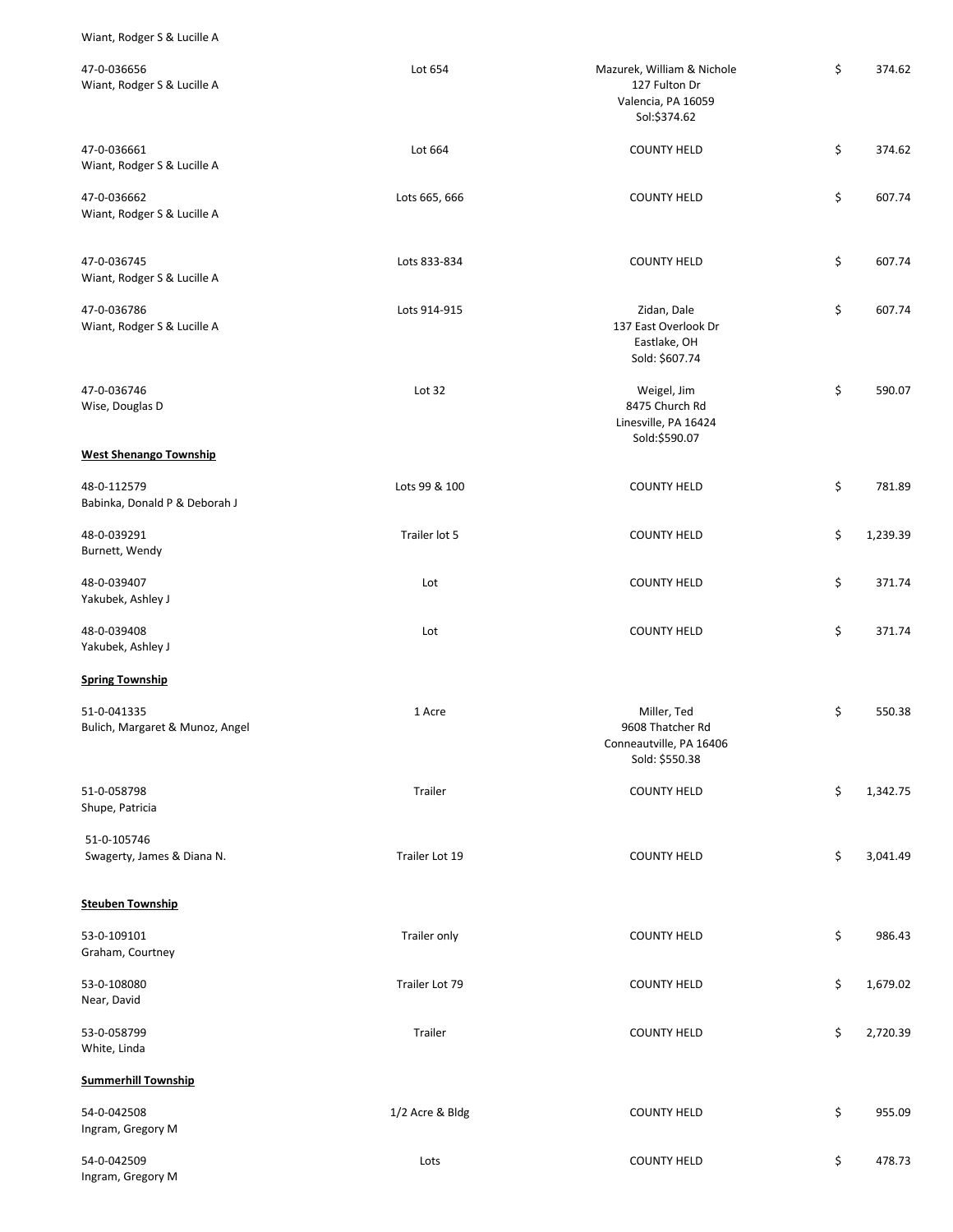### **Summit Township**

| 55-0-043787<br>Watson, Adam                             | Trailer Lot 3    | <b>COUNTY HELD</b>                                                                            | \$<br>1,501.39  |
|---------------------------------------------------------|------------------|-----------------------------------------------------------------------------------------------|-----------------|
| 55-0-044297<br>Bournes, Winifred & Carolyn              | Lot              | Karena, Randy L<br>13080 Gordon Rd<br>Conneaut Lake, PA 16316<br>Sold:\$1462.38               | \$<br>1,462.38  |
| 55-0-044098<br>Palmiero, Kenneth D & Cheryl A, Trustees | Lots             | <b>COUNTY HELD</b>                                                                            | \$<br>1,998.85  |
| 55-0-044356<br>Peters, Eugene A & Terry A               | Lot & Bldg       | <b>COUNTY HELD</b>                                                                            | \$<br>9,159.79  |
| 55-0-043494<br>Porter, Linda M                          | Lot & Bldg       | <b>COUNTY HELD</b>                                                                            | \$<br>14,104.55 |
| 55-0-044619<br>Race, Duke & Maryann                     | Lot 52 & Trailer | <b>COUNTY HELD</b>                                                                            | \$<br>3,850.93  |
| 55-0-044740<br>Schweitzer, Richard & Carol              | Lots 50 & 51     | <b>COUNTY HELD</b>                                                                            | \$<br>1,146.78  |
| 55-0-070362<br>Schweitzer, Richard & Carol              | Lot 132          | <b>COUNTY HELD</b>                                                                            | \$<br>1,081.24  |
| <b>TITUSVILLE WARD 2</b>                                |                  |                                                                                               |                 |
| 57-0-046892<br>Holland Land Company, LLC                | Lots             | Heather Leonardi<br>564 Maxwell Drive<br>Titusville, Pa. 16354<br>Sold:\$3,018.66             | \$<br>3,018.66  |
| 57-0-112508<br>Holland Land Company, LLC                | Lot              | Heather Leonardi<br>564 Maxwell Drive<br>Titusville, Pa. 16354<br>Sold:\$1,549.31             | \$<br>1,549.31  |
| 57-0-045958<br>Lamb, William R. & Winifred I.           | Lot & Bldg       | <b>COUNTY HELD</b>                                                                            | \$<br>2,447.95  |
| 57-0-046108<br>Walls, Suzanne R.                        | Lot & Bldg       | <b>Steve Bradley</b><br>33600 East Freemont Street<br>Townville, Pa. 16360<br>Sold:\$3,097.31 | \$<br>3,097.31  |
| <b>TITUSVILLE WARD 4</b>                                |                  |                                                                                               |                 |
| 59-0-047297<br>Howe, Raymond H.                         | Lot & Bldg       | <b>COUNTY HELD</b>                                                                            | \$<br>4,092.65  |
| 59-0-047364<br>Vroman, Matthew R. & Tersea A.           | Lot & Bldg.      | <b>COUNTY HELD</b>                                                                            | \$<br>5,320.82  |
| <b>TROY TOWNSHIP</b>                                    |                  |                                                                                               |                 |
| 61-0-047993<br>Cross, Richard C. Sr.                    | Lot              | PERRY PROPERTIES, INC.<br>P.O.BOX 69<br>NORTH EAST, PA. 16428<br>Sold:\$380.04                | \$<br>380.04    |
| 61-0-047994<br>Cross, Richard C. Sr.                    | Lot & Bldg.      | PERRY PROPERTIES, INC.<br>P.O.BOX 69                                                          | \$<br>4,977.56  |